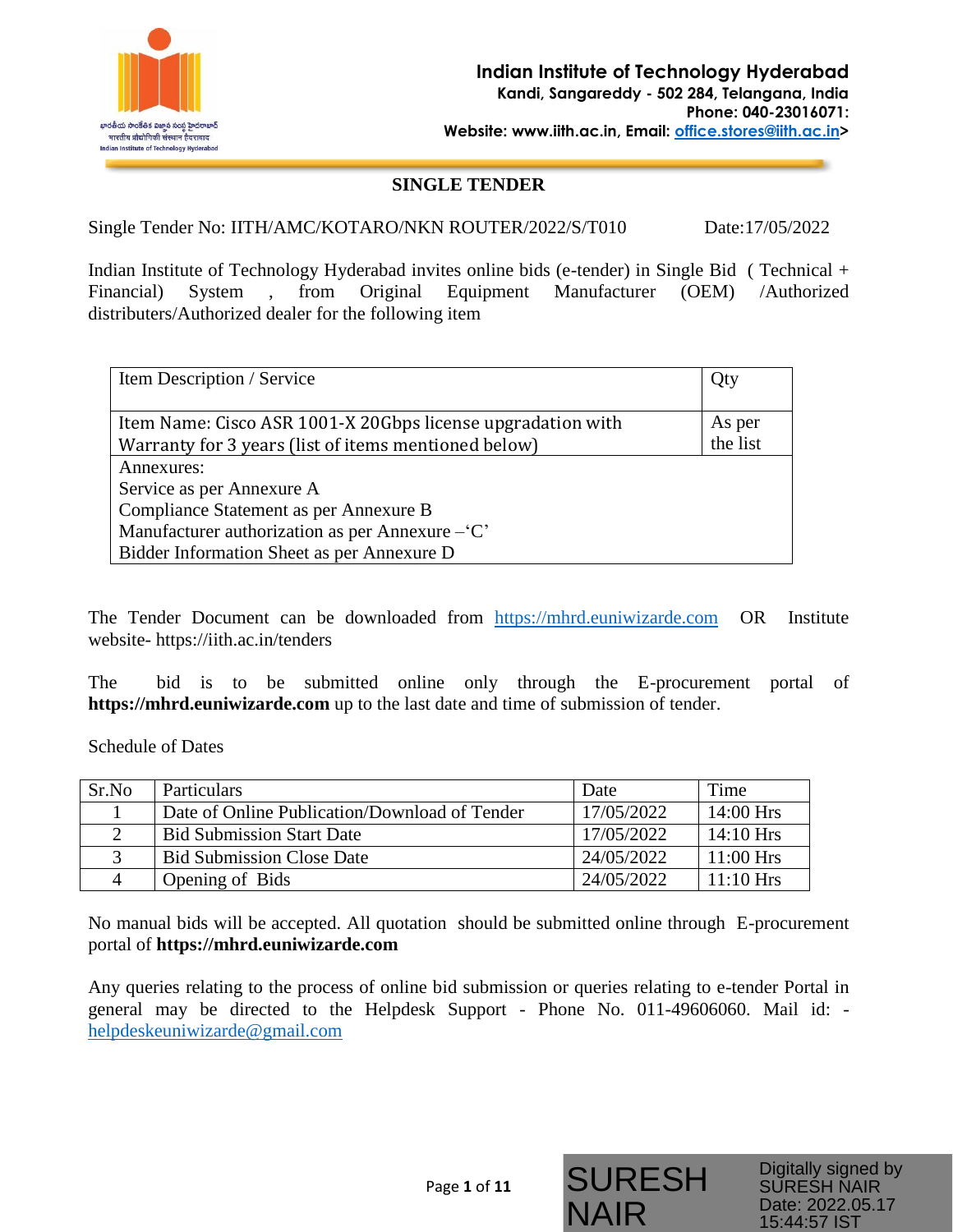

# **INSTRUCTIONS FOR ONLINE BID SUBMISSION**

The bidders are required to submit soft copies of their bid electronically on the e-Wizard Portal using valid Digital Signature Certificates. Below mentioned instructions are meant to guide the bidders for registration on the e-Wizard Portal, prepare their bids in accordance with the requirements and submit their bids online on the e-Wizard Portal. For more information, bidders may visit the Portal [\(https://mhrd.euniwizarde.com/\)](https://mhrd.euniwizarde.com/))

# **1. REGISTRATION PROCESS ON ONLINE PORTAL**

- a) Bidders to enroll on the e-Procurement module of the portal <https://mhrd.euniwizarde.com/> by clicking on the link "Bidder Enrolment".
- b) The bidders to choose a unique username and assign a password for their accounts. Bidders are advised to register their valid email address and mobile numbers as part of the registration process. This would be used for any communication from the e-Wizard Portal.
- c) Bidders to register upon enrolment, with their valid Digital Signature Certificate (Class III Certificates with signing and Encryption key) issued by any Certifying Authority recognized by CCA India with their profile.
- d) Only one valid DSC should be registered by a bidder. Please note that the bidders are responsible to ensure that they do not lend their DSCs to others which may lead to misuse.
- e) Bidder then logs in to the site through the secured log-in by entering their user
- f) ID/password and the password of the DSC / e-Token.
- g) After registration send mail to Helpdesk: [helpdeskeuniwizarde@gmail.com](mailto:helpdeskeuniwizarde@gmail.com) for Account activation.
- h) As per portal norms Registration Fee will be applicable.

# 2. **TENDER DOCUMENTS SEARCH**

- a) Various built-in options are available in the e-Wizard Portal like Department name, Tender category, Estimated value, Date, other keywords, etc. to search for a tender published on the Online Portal.
- b) Once the bidders have selected the tenders they are interested in, they may download the required documents/tender schedules. These tenders can be moved to the respective 'Interested tenders' folder.
- c) The bidder should make a note of the unique Tender No assigned to each tender, in case they want to obtain any clarification/help from the Helpdesk.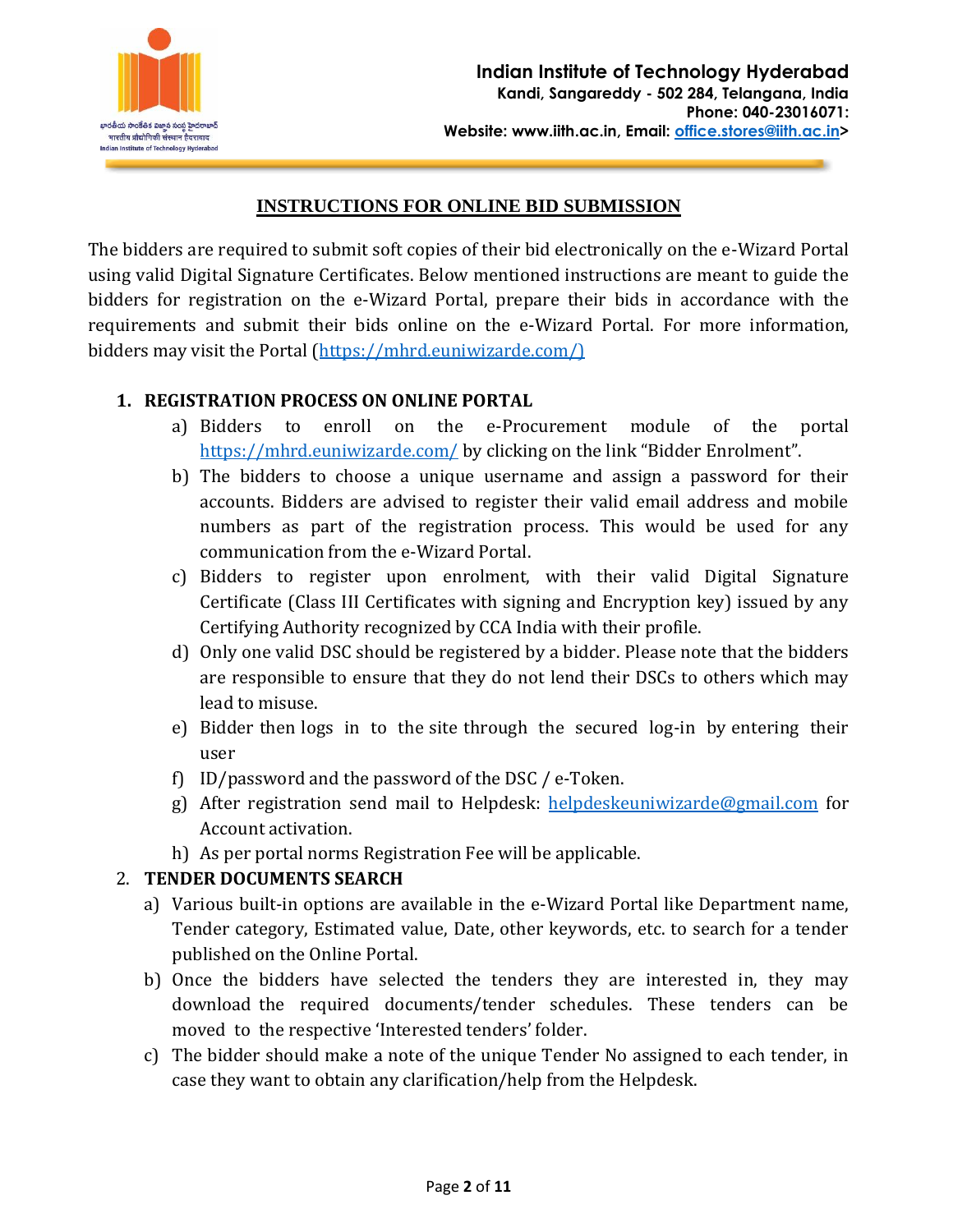

# **3. BID PREPARATION**

- a) Bidder should take into account any corrigendum published on the tender document before submitting their bids.
- b) Please go through the tender advertisement and the tender document carefully to understand the documents required to be submitted as part of the bid.
- c) Please note the number of covers in which the bid documents have to be submitted, the number of documents - including the names and content of each of the document that needs to be submitted. Any deviations from these may lead to rejection of the bid.
- d) Bidder, in advance, should get ready the bid documents to be submitted as indicated in the tender document/schedule and generally, they can be in PDF/XLSX/PNG, etc. formats.

# **4. BID SUBMISSION**

- a) Bidder to log into the site well in advance for bid submission so that he/she uploads the bid in time i.e. on or before the bid submission time. Bidder will be responsible for any delay due to other issues.
- b) The bidder to digitally sign and upload the required bid documents one by one as indicated in the tender document.
- c) Bidders to note that they should necessarily submit their financial bids in the prescribed format given by department and no other format is acceptable.
- d) The server time (which is displayed on the bidders' dashboard) will be considered as the standard time for referencing the deadlines for submission of the bids by the bidders, the opening of bids, etc. The bidders should follow this time during bid submission.
- e) All the documents being submitted by the bidders would be encrypted using PKI encryption techniques to ensure the secrecy of the data, which cannot be viewed by unauthorized persons until the time of bid opening.
- f) The uploaded tender documents become readable only after the tender opening by the authorized bid openers.
- g) Upon the successful and timely submission of bids, the portal will give a successful bid submission message & a bid summary will be displayed with the bid no. and the date & time of submission of the bid with all other relevant details.
- h) The off-line tender shall not be accepted and no request in this regard will be entertained whatsoever.
- i) As per portal norms Tender Processing Fee will be applicable.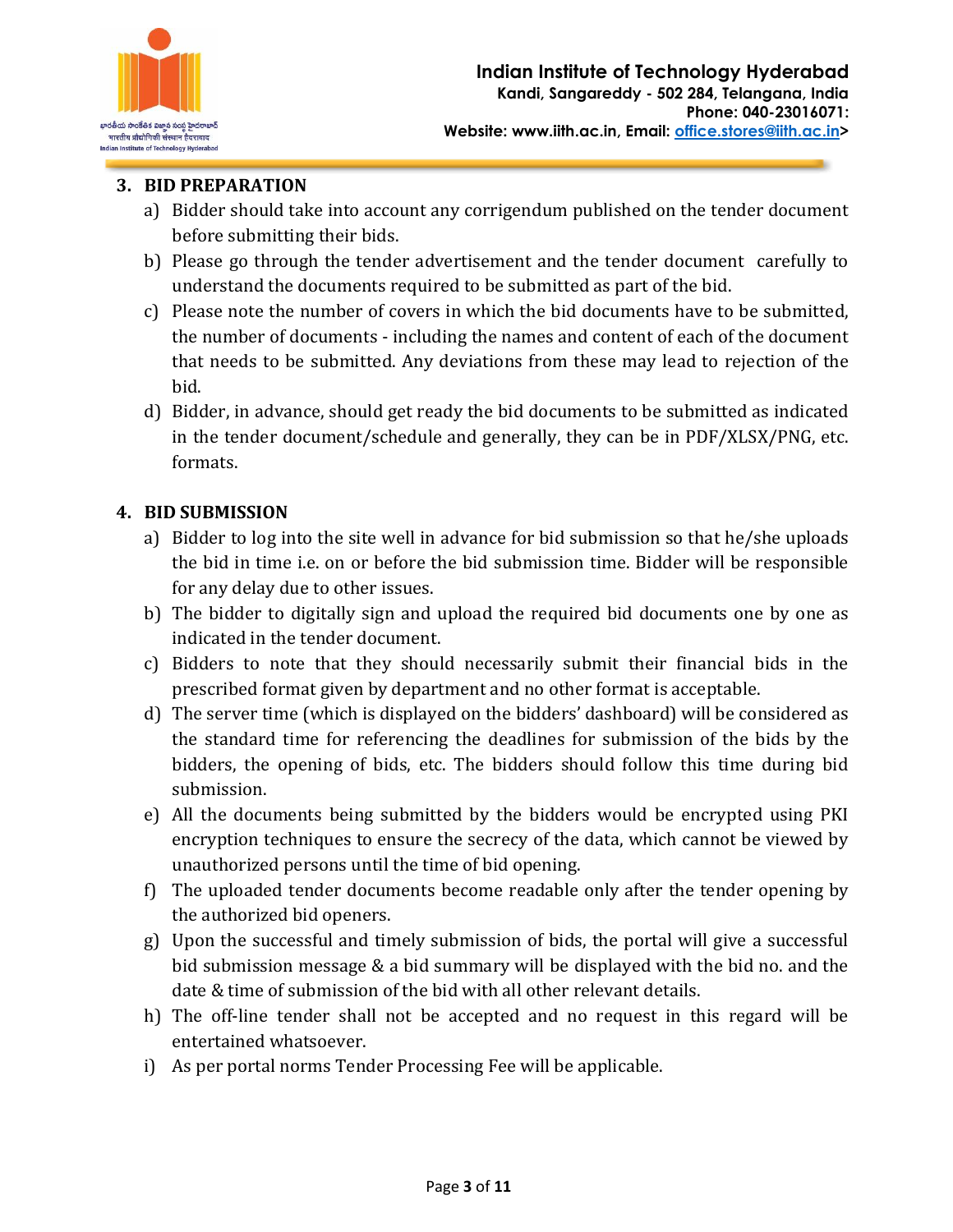

# **5. AMENDMENT OF BID DOCUMENT**

At any time prior to the deadline for submission of proposals, the department reserve the right to add/modify/delete any portion of this document by the issuance of a Corrigendum, which would be published on the website and will also be made available to the all the Bidder who has been issued the tender document. The Corrigendum shall be binding on all bidders and will form part of the bid documents.

# **6. ASSISTANCE TO BIDDERS**

- A. Any queries relating to the tender document and the terms and conditions contained therein should be addressed to the Tender Inviting Authority for a tender or the relevant contact person indicated in the tender.
- B. Any queries relating to the process of online bid submission or queries relating to e-Wizard Portal, in general, may be directed to the 24x7 e-Wizard Helpdesk. The contact number for the helpdesk is 8448288994/86/87/89/88/81/90/92/82 011- 49606060, 07903269552, 9355030608, 9055030613, 7903810198, 9355030606, 9315620706, 9355030623, 9355030628, 8800526452, 9205898228, 9122643040, 9355030604, [eprochelpdesk.01@gmail.com,](mailto:eprochelpdesk.01@gmail.com) [eprochelpdesk.44@gmail.com](mailto:eprochelpdesk.44@gmail.com) [eprochelpdesk.06@gmail.com](mailto:eprochelpdesk.06@gmail.com)
- C. The tender inviting authority has the right to cancel this e-tender or extend the due date of receipt of the bid(s).
- D. The bid should be submitted through e-Wizard portal [\(https://mhrd.euniwizarde.com/\)](https://mhrd.euniwizarde.com/)) only.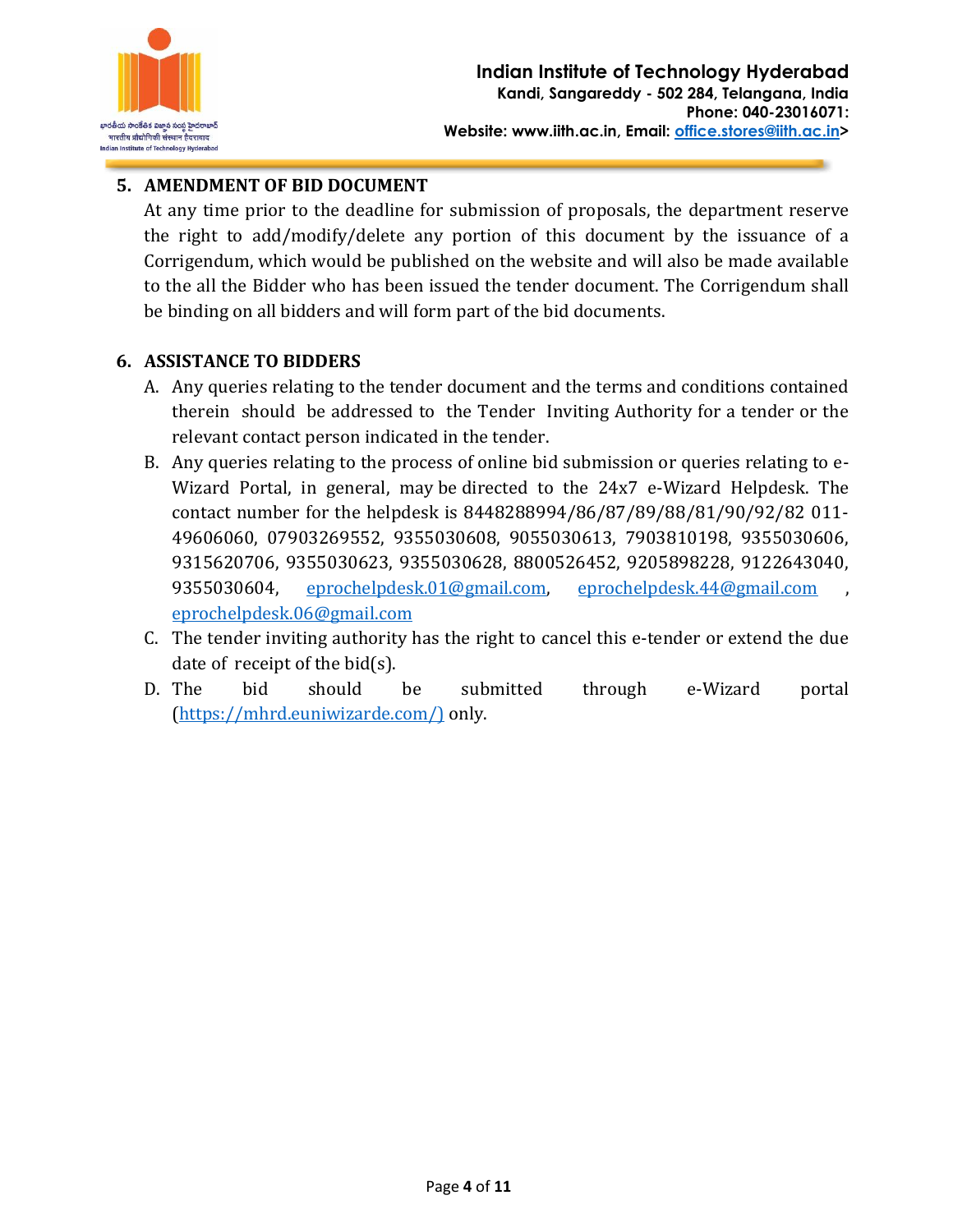

# **TERMS & CONDITIONS**

- 1. It may kindly be noted that your bid should:
	- **a)** Technical Bid (Scope of services/items to be supplied )
	- **b)** Financial Bid (Price Bid as per the prescribed format provided)
- **1.** The acceptance of the quotation will rest with the competent authority, who does not bind himself to accept the lowest quotation and reserves the right to himself to reject, or partially accept any or all the quotations received without assigning any reason**.**
- **2.** Price quoted should be as per the BoQ and validity of the price bid for a minimum period of 60 days from the date of opening of the quotation. The rate quoted should be free delivery at IITH Stores, Kandi 502284 .
- **3.** Complete specification with manufacturer's name and address should be given while quoting. Literature/Pamphlets should also be enclosed wherever applicable
- **4.** In cases of agents quoting on behalf of the manufacturers, one agent cannot represent two manufacturers or quote on their behalf in a particular tender enquiry. One manufacturer can also authorize only one agent/dealer. There can be only one bid from the following:
	- I. The manufacturer directly or through one agent on his behalf; or
	- II. Agent on behalf of only one principal.
- 5. IIT Hyd is registered with Dept. of Scientific & Industrial Research, Govt. of India and concessional customs duty and GST & IGST are leviable vide notification no. 54/2002- Customs on all imports covered under notification No.51/96-Customs dated 23.07.1996, Notification No.47/2017-Integrated Tax (Rate) and Notification No.45/2017-Central Tax (Rate) both dated 14th November, 2017.
- 6. In case the items in the enquiry are covered by any rate contract or running contract finalised by any other state or central Government, it should be specified in your quotation and accepted contract rates should also be mentioned.
- 7. The **contract shall be comprehensive in nature**, covering both Breakdown Maintenance and periodical functional checking, regular preventive maintenance (PM) for the NKN Router License Upgradation and AMC for 3 years and replacement / rectification of defective equipment installed at IIT Hyderabad.
- 8. Liquidated Damages Clause for delays: The applicable rate is 0.5% per week and maximum deduction is 10% of the contract price.
- 9. If the deliveries are not maintained and due to that account the purchaser is forced to buy the material at your risk and cost from elsewhere, the loss or damage that may be sustained there by will be recovered from the defaulting supplier.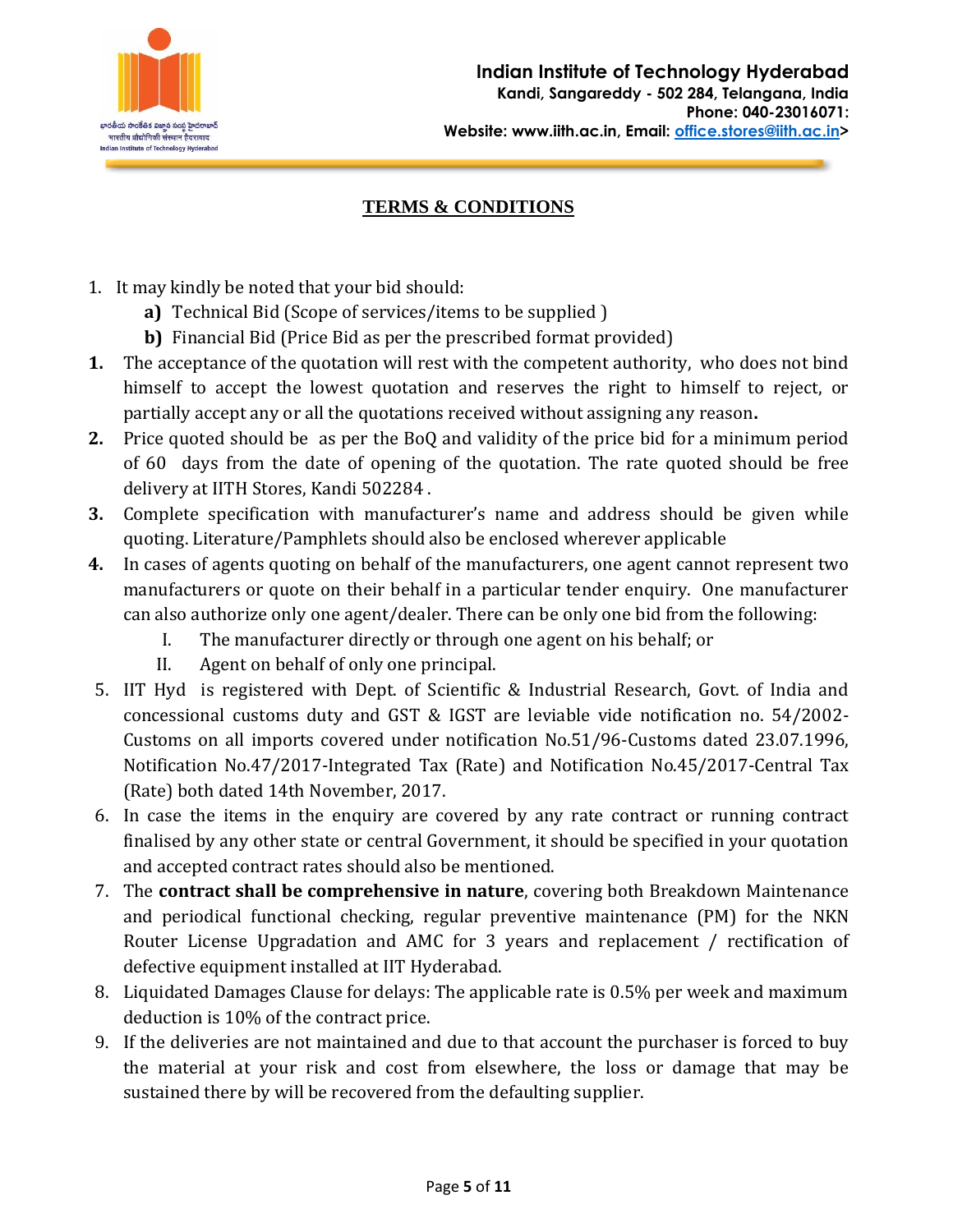

#### 10. **Payment:** - **No advance payments are allowed.**

- i. 100% payment shall be made against delivery, installation, commissioning and on demonstration of the whole system to the satisfaction of the Indentor/ User.
- ii. Charges for warranty will be paid in three equal instalments on yearly basis after completion of warranty period each year.
- 11. Warranty & Maintenance contract: The supplier shall warranty equipment, system components for a minimum period of 03 years onsite warranty following satisfactory installation and commissioning. The defects, if any, during the guarantee/warrantee period are to be rectified free of charge by arranging free replacement wherever necessary. All expenditure including government levies on account of the replacement are to be borne by the supplier/agent.
- 12. Installation & Testing: The installation shall be completed within a week from the date of intimation regarding the arrival of the equipment in the institute. The installed system shall be performance tested at our premises in accordance with the manufacturer's/supplier's recommendation/specifications. Tests shall demonstrate the proper operation of the instrument and all components.
- 13. All supplies are subject to inspection and approval before acceptance. Manufacturer warranty certificates and manufacturer/Government approved lab test certificate shall be furnished along with the supply, wherever applicable
- 14. Kindly furnish your PAN & GST Number etc. in your quotation for our records.
- 15. Conditional tenders will not be accepted.
- 16. ARBITRATION:
	- i. Unless otherwise specified, in all cases of disputes which cannot be settled by mutual negotiations, the disputes or differences shall finally be settled and binding on both parties by arbitration in conformity with the rules of Indian Arbitration Act, 1940. All disputes or differences what so ever arising between the parties out of relating to the construction, meaning and operation or effect of the general terms and conditions including the Purchase Order or the breach thereof shall be settled by Arbitration Act, 1940 and the award made in pursuance thereof shall be binding on the parties.
	- ii. Performance of the purchase order shall continue during arbitration and any subsequent proceedings.
	- iii. The Jurisdiction and Venue of arbitration shall be Hyderabad. The Arbitrator will be the Director, IIT Hyderabad, or his nominee.
- 17. All disputes shall be settled in the courts of Hyderabad/Sangareddy only
- 18. The Director, IIT Hyd reserves the right to accept the offer in full or in parts or reject summarily or partly and also reserves the right to cancel the tender at any stage without assigning reasons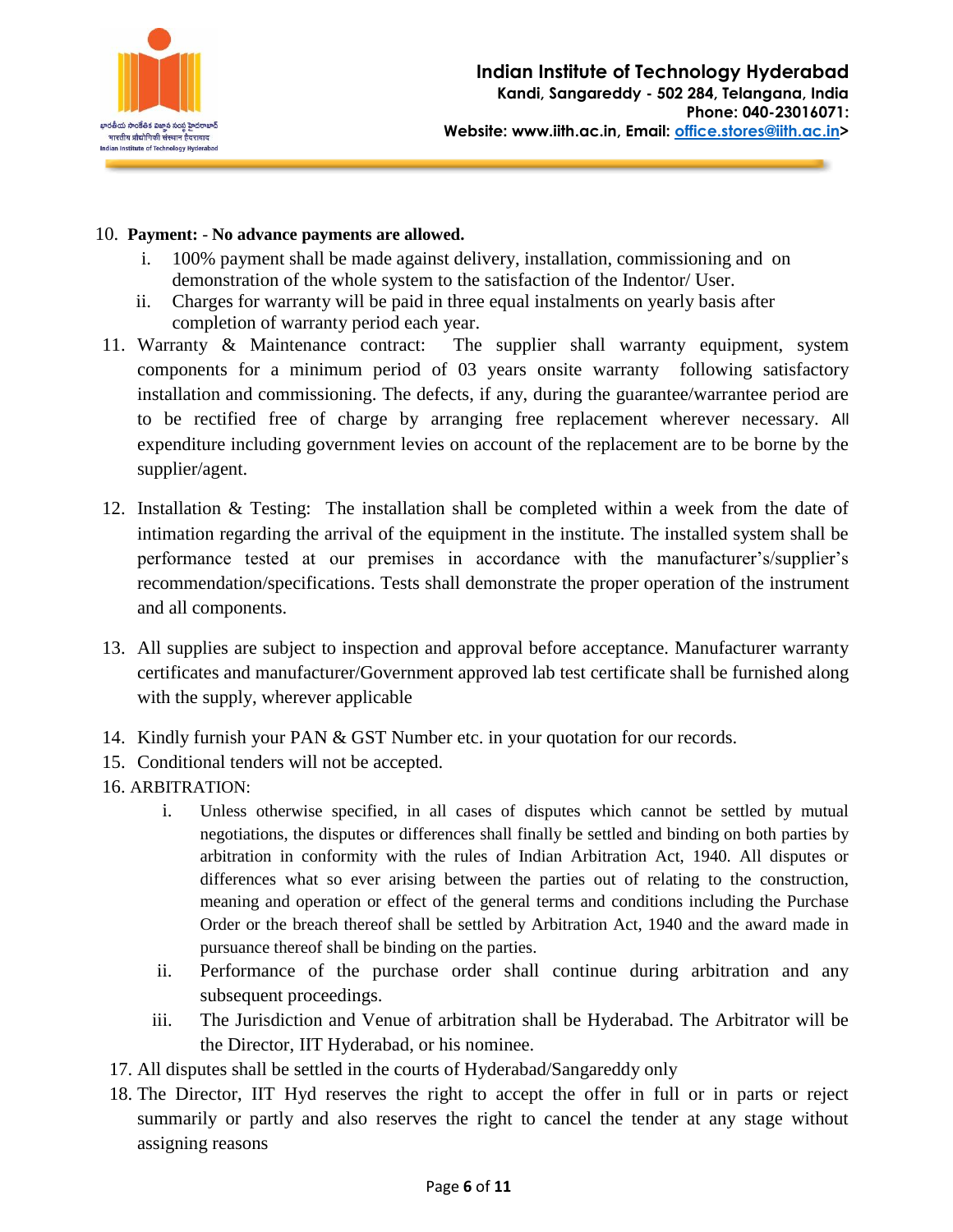

### **For any technical query related to enquiry you may to contact**

Dr. Kotaro Kataoka, Department of Computer Science Engineering -Email: kotaro@cse.iith.ac.in For Commercial query Mr. Suresh Nair - Assistant Registrar Email : [ar.purchase@iith.ac.in](mailto:ar.purchase@iith.ac.in) Mr. Syed Ali Sabeer – Deputy Registrar Email : [dr.snp@iith.ac.in](mailto:dr.snp@iith.ac.in) With CC: [office.stores@iith.ac.in](mailto:office.stores@iith.ac.in)

*Note : Participation in this tender is by invitation only and is limited to the selected Purchaser's registered suppliers. Unsolicited offers are liable to be ignored.*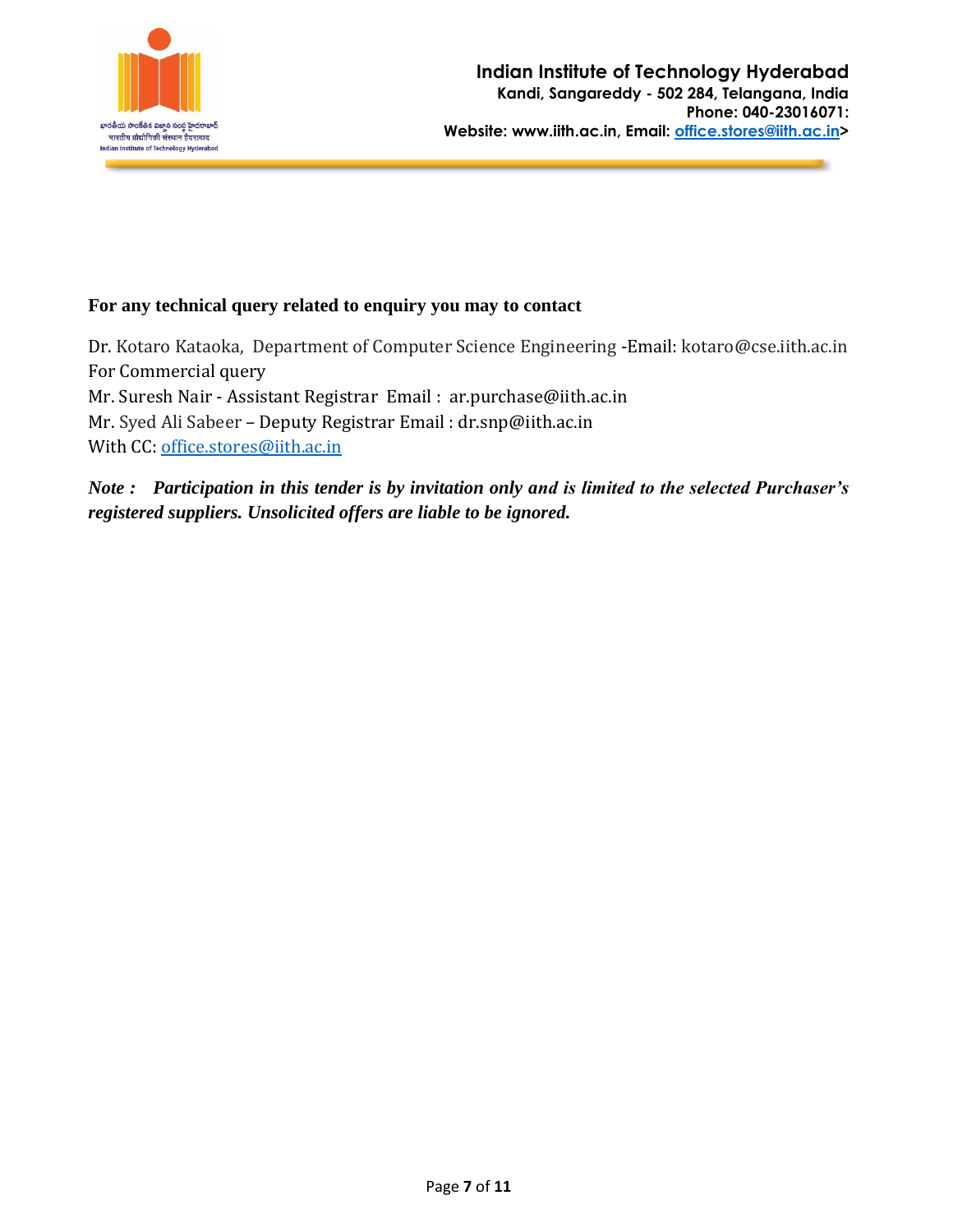

### ANNEXURE A

# **SCOPE OF WORK / REQUIREMENT**

| <b>Quotation for Router License</b> |                                     |                                                                 |                 |      |     |
|-------------------------------------|-------------------------------------|-----------------------------------------------------------------|-----------------|------|-----|
| Sl.no                               | Part No                             | <b>Product Description</b>                                      | <b>Duration</b> | Unit | Qty |
|                                     | <b>Quotation for Router License</b> |                                                                 |                 |      |     |
| $\mathbf{1}$                        | L-FLA1-1X-2.5-<br>$20G =$           | 2.5G to 20Gbps upgrade License for<br>ASR 1001-X, Built-in 2x10 |                 | Nos. | 1   |
| 1.0.1                               | CON-SNT-<br>LFLA120G                | SNTC-8X5XNBD Upgrade from 2.5<br>Gbps to 20Gbps License         |                 | Nos. | 1   |
| 1.1                                 | FLSA1-BIN-<br>2X10GE-P              | ASR1001-X Built-In 10GE 2-port<br>License                       |                 | Nos. | 1   |
| 2.0                                 | CON-SNT-<br><b>ASR1001X</b>         | SNTC-8X5XNBD Cisco ASR1001-X<br>Chassis, Crypto, 6 built        | 36 months       | Nos. | 1   |
| 3                                   | SFP-10G-LR-S                        | 10GBASE-LR SFP Module                                           |                 | Nos. | 4   |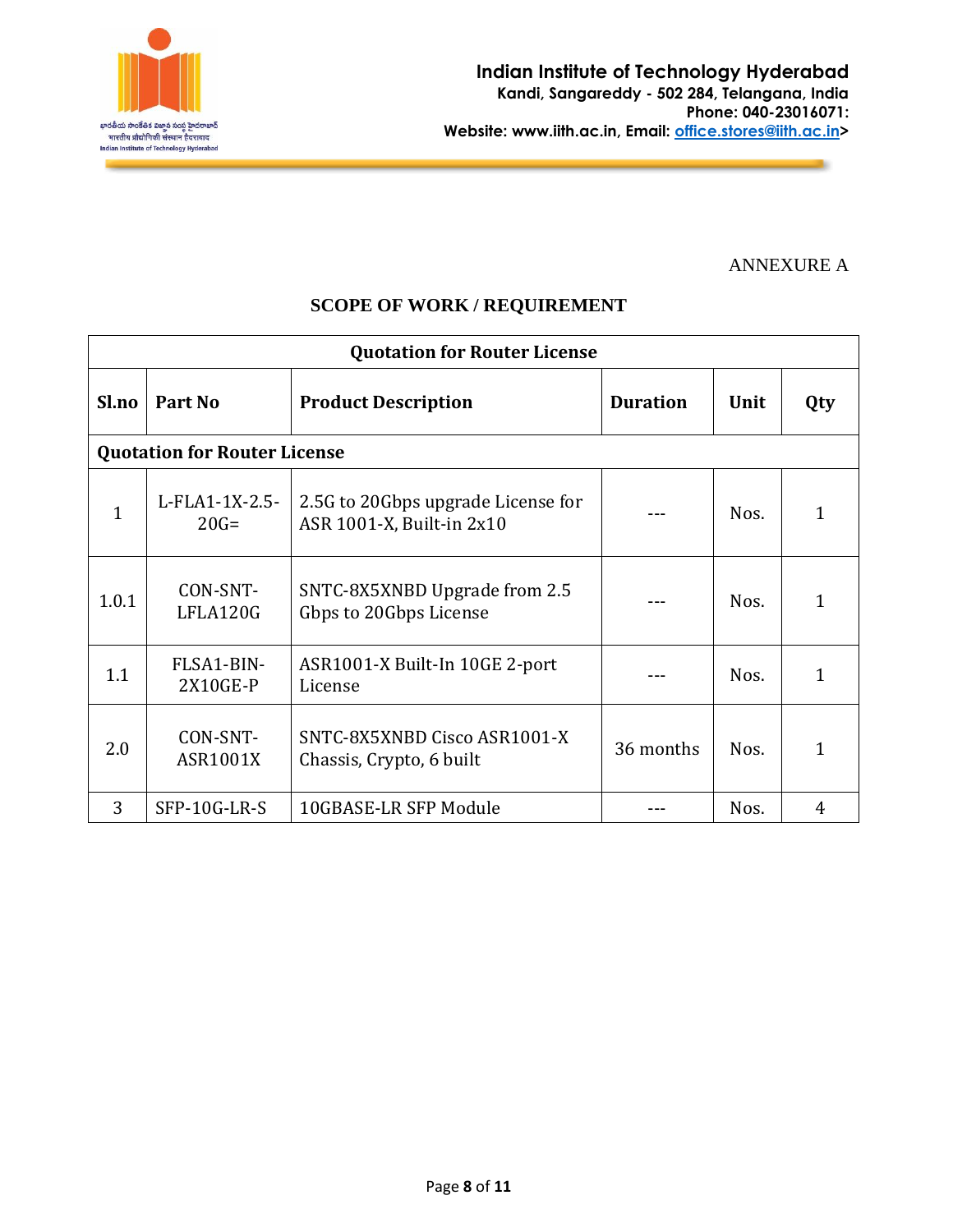

### ANNEXURE – B

# MANUFACTURER'S AUTHORIZATION FORM

[The Bidder shall require the Manufacturer to fill in this Form in accordance with the instructions indicated. This letter of authorization should be on the letterhead of the Manufacturer and should be signed by a person with the proper authority to sign documents that are binding on the Manufacturer]

Date: [Insert date (as Day, month and year) of Bid submission]

Tender No.: [Insert number from Invitation for Bids]

To: [Insert complete name and address of Purchaser]

#### WHEREAS

We [insert completer name of Manufacturer], who are official manufacturers of [Insert type of goods manufactured] having factories at [insert full address of Manufacturer's factories], do hereby authorize [insert complete name of Bidder] to submit a bid the purpose of which is to provide the following goods, manufactured by us [insert name and or brief description of the goods], and to subsequently negotiate and sign the contract.

We hereby extend our full guarantee and warranty in accordance with the Terms and Conditions of Contract with respect to the Goods offered by the above firm.

Signed: [insert signature(s) of authorized representative(s) of the Manufacturer]

Name: [insert complete name(s) of authorized representative(s) of the Manufacturer]

Title: [insert title]

Duly authorized to sign this Authorization on behalf of: [insert complete name of Bidder]

| Dated on | dav ol | [insert date of signing] |  |
|----------|--------|--------------------------|--|
|----------|--------|--------------------------|--|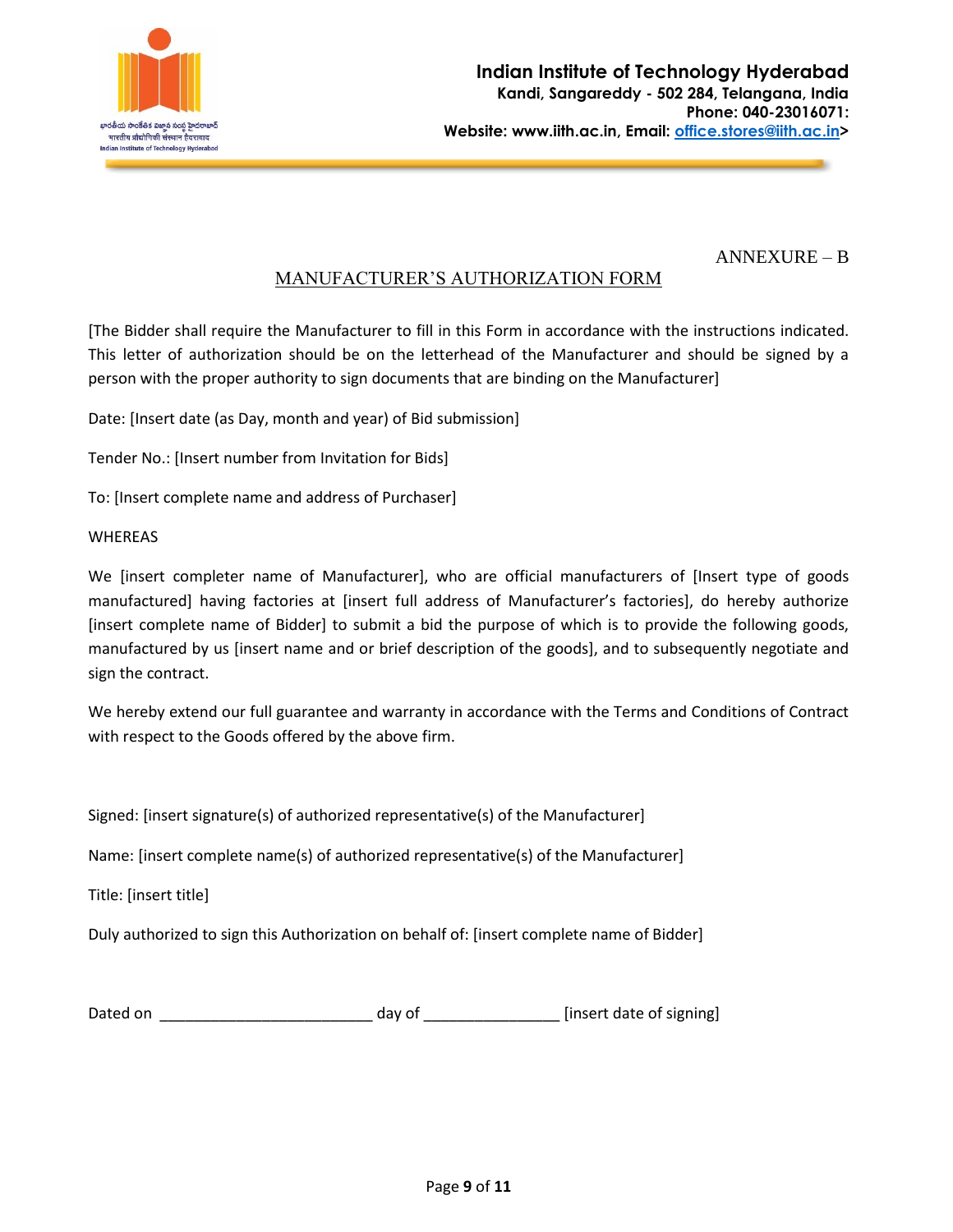

ANNEXURE – C

# BIDDER INFORMATION FORM

| <b>Company Name</b>          | <u> : la contradicto de la contradicto de la contradicto de la contradicto de la contradicto de la contradicto de</u>                                                                                                                                                                                                                                                                                                                      |
|------------------------------|--------------------------------------------------------------------------------------------------------------------------------------------------------------------------------------------------------------------------------------------------------------------------------------------------------------------------------------------------------------------------------------------------------------------------------------------|
| <b>Registration Number</b>   | $\mathbf{1}_{\mathbf{1}_{\mathbf{1}_{\mathbf{1}}\mathbf{1}_{\mathbf{2}}\mathbf{1}_{\mathbf{3}}\mathbf{1}_{\mathbf{3}}\mathbf{1}_{\mathbf{4}}\mathbf{1}_{\mathbf{5}}\mathbf{1}_{\mathbf{6}}\mathbf{1}_{\mathbf{7}_{\mathbf{1}}\mathbf{1}_{\mathbf{2}}\mathbf{1}_{\mathbf{3}}\mathbf{1}_{\mathbf{4}}\mathbf{1}_{\mathbf{5}}\mathbf{1}_{\mathbf{6}}\mathbf{1}_{\mathbf{7}_{\mathbf{1}}\mathbf{1}_{\mathbf{3}}\mathbf{1}_{\mathbf{6}}\mathbf{$ |
| <b>Registered Address</b>    |                                                                                                                                                                                                                                                                                                                                                                                                                                            |
|                              |                                                                                                                                                                                                                                                                                                                                                                                                                                            |
|                              |                                                                                                                                                                                                                                                                                                                                                                                                                                            |
|                              |                                                                                                                                                                                                                                                                                                                                                                                                                                            |
| City                         |                                                                                                                                                                                                                                                                                                                                                                                                                                            |
| Postal Code                  |                                                                                                                                                                                                                                                                                                                                                                                                                                            |
|                              |                                                                                                                                                                                                                                                                                                                                                                                                                                            |
|                              |                                                                                                                                                                                                                                                                                                                                                                                                                                            |
|                              |                                                                                                                                                                                                                                                                                                                                                                                                                                            |
| Company's Legal Status       | 1) Limited Company                                                                                                                                                                                                                                                                                                                                                                                                                         |
| (tick on appropriate option) | 2) Undertaking                                                                                                                                                                                                                                                                                                                                                                                                                             |
|                              | 3) Joint Venture                                                                                                                                                                                                                                                                                                                                                                                                                           |
|                              | 4) Partnership                                                                                                                                                                                                                                                                                                                                                                                                                             |
|                              | 5) Others ( In case of Others please specify)                                                                                                                                                                                                                                                                                                                                                                                              |
|                              |                                                                                                                                                                                                                                                                                                                                                                                                                                            |
| <b>Company Category</b>      | 1) Micro Unit as per MSME                                                                                                                                                                                                                                                                                                                                                                                                                  |
|                              | 2) Small Unit as per MSME                                                                                                                                                                                                                                                                                                                                                                                                                  |
|                              | 3) Medium Unit as per MSME                                                                                                                                                                                                                                                                                                                                                                                                                 |
|                              | 4) Ancillary Unit                                                                                                                                                                                                                                                                                                                                                                                                                          |
|                              | 5) SSI                                                                                                                                                                                                                                                                                                                                                                                                                                     |
|                              | 6) Others ( In case of Others please specify)                                                                                                                                                                                                                                                                                                                                                                                              |